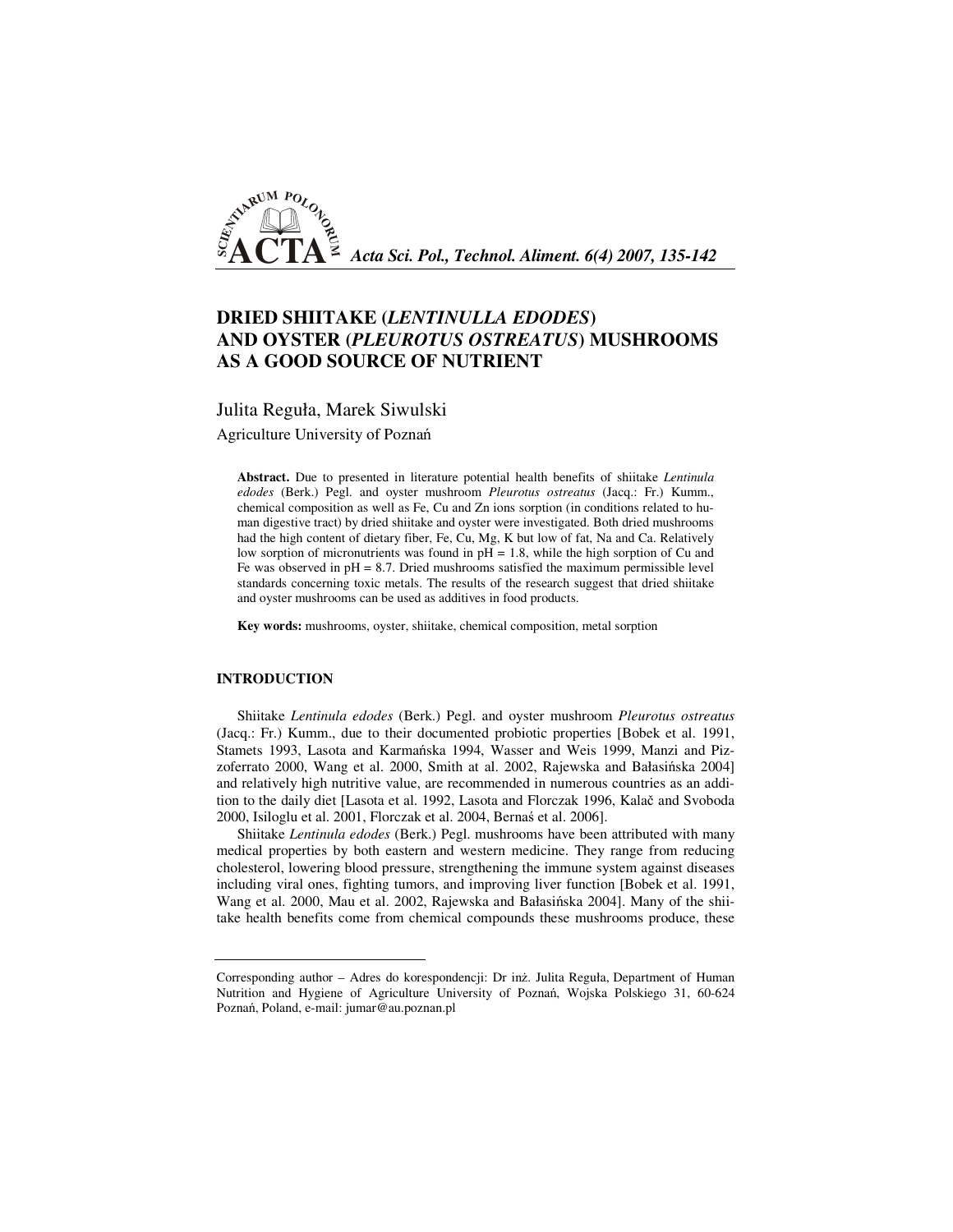include: lentinan, eritadenine, L-ergothioneine [Lasota and Karmańska 1994, Smith at al. 2002, Rajewska and Bałasińska 2004, Bernaś et al. 2006]. Lentinan has shown some effect on bowel cancer, liver cancer, stomach cancer, ovarian cancer and lung cancer. Lentinan stimulates the production of T lymphocytes and natural killer cells and can potentiate the effect of AZT in the anti-viral treatment of AIDS. Shiitake is rich in several anti-oxidants (selenium, uric acid, vitamin A, E, C) as well as vitamin D [Lasota and Florczak 1996, Mau et al. 2002, Florczak et al. 2004]. Shiitake *Lentinula edodes*  (Berk.) Pegl. mushrooms may also lower blood pressure in those with hypertension, lower serum cholesterol levels, stimulate the production of interferon which has antiviral effects, and has proven effective against Hepatitis in some cases [Lasota et al. 1992, Mau et al. 2002, Smith et al. 2002].

A lectin isolated from the fruiting bodies of *Pleurotus ostreatus* (Jacq.: Fr.) Kumm. demonstrated antitumor activity in mice bearing sarcoma and hepatoma [Wang et al. 2000]. In animal studies, oyster mushrooms significantly enhanced plasma cholesterol turnover by 50% with a corresponding 25% decrease in liver cholesterol levels as compared to controls [Bobek et al. 1995]. Other animal studies have shown significant reductions in serum and liver cholesterol levels when dried and powdered mushrooms were included in the animal diets, even with high-fat diets and in animals with hereditary high cholesterol levels [Bobek et al. 1991].

It is believed that for individuals excluding animal origin products from their diet, dried oyster mushrooms *Pleurotus ostreatus* (Jacq.: Fr.) Kumm. and shiitake *Lentinula edodes* (Berk.) Pegl. mushroom and products with their addition may constitute a good source of iron, zinc and copper [Dwyer 1999, Kalač and Svoboda 2000, Isiloglu et al. 2001]. However, recommending the introduction into the Polish diet of products with added dried shiitake and especially oyster mushroom *Pleurotus ostreatus* (Jacq.: Fr.) Kumm. as sources of minerals requires on the one hand a precise determination of the contents of these elements and on the other hand the microelement binding capacity by the mushrooms themselves. Thus the aim of this study was to assess the chemical composition of dried shiitake and oyster mushrooms and to estimate the Fe, Cu and Zn binding capacity by these materials under pH conditions similar to those found in the human alimentary tract.

#### **MATERIAL AND METHODS**

Material consisted of milled dried *Lentinula edodes* (Berk.) Pegl. (shii-take) obtained from fruiting bodies grown on a beech sawdust substrate enriched with 20% crushed wheat grain, spawned with the granular mycelium of Shiitake *Lentinula edodes*  (Berk.) Pegl. (shii-take) cv. 'Sylvan 4080'. Incubation was carried out at the temperature of 25°C and relative humidity of 80-85%, whereas after incubation culture was conducted at 17-18°C and relative humidity of 85-90%. The substrate for oyster mushroom *Pleurotus ostreatus* (Jacq.: Fr.) Kumm. consisted of wheat straw spawned with the mycelium of cv. K-22. Culture was conducted in a room with relative humidity of 85- -90% and at 13-15°C. Shiitake *Lentinula edodes* (Berk.) Pegl. and oyster mushroom *Pleurotus ostreatus* (Jacq.: Fr.) Kumm. fruiting bodies were dried at 40°C for 8 h and then forced dried at 70°C to constant weight and ground to powder.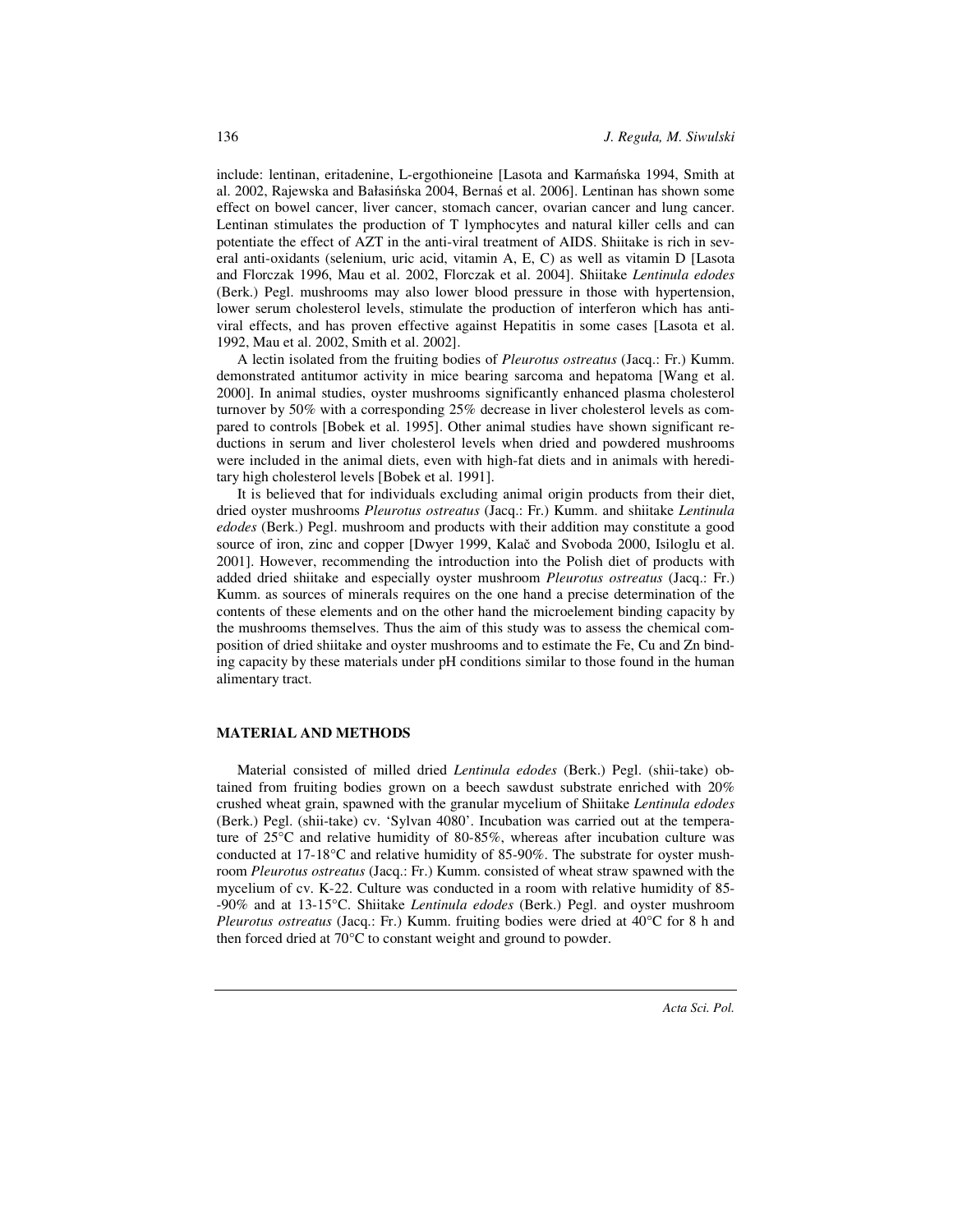Contents of protein, fat and ash were determined using standard analytical methods [Rutkowska 1979]. It was assumed that 2/3 nitrogen contained in mushrooms is a component of proteins and only this amount was converted into protein, using the conversion factor of 6.25. In turn, all the nitrogen compounds, also non-protein in character, were taken into consideration when calculating contents of carbohydrates and energy value.

Soluble dietary fiber (SDF) and insoluble dietary fiber (IDF) were determined enzymatically according to Asp et al. [1983]. Total dietary fiber (TDF) constituted the sum of SDF and IDF. Analytical determinations were conducted in three simultaneous replications and the results are presented in grams per 100 g dry matter.

The analysis of mineral contents were measured by flame atomic absorption spectrometry technique. Results are presented in grams per 100 g dry matter.

In order to determine the capacity of dried mushrooms to bind selected minerals (Cu, Zn and Fe) the method used was based on a study by Stachowiak and Kubiak [1990], which consisted in shaking dried mushrooms at 37°C. The adsorbents were solutions containing  $CuCl<sub>2</sub>$ ,  $ZnCl<sub>2</sub>$  and  $FeCl<sub>3</sub>$  with the following concentrations of individual elements: Cu 5  $\mu$ g·ml<sup>-1</sup>, Zn 25  $\mu$ g·ml<sup>-1</sup> and Fe 30  $\mu$ g·ml<sup>-1</sup>. The dispersion mediums were buffer solutions with  $pH = 1.8$ ,  $pH = 6.6$  and  $pH = 8.7$ . Experimental conditions were selected so that they imitated those found in the human alimentary tract: the oral cavity (pH = 6.6, shaking time – 7 min), the stomach (pH = 1.8, shaking time – 2 h 15 min), and the duodenum ( $pH = 8.7$ , shaking time  $-1$  h). Contents of Fe, Cu and Zn were assayed using the AAS method. The volume of sorption was determined as the ratio of the content of an element bound to the product to the total amount of this element introduced to the system.

Statistical analysis was performed using ANOVA for factor systems and the assessment of differences between individual groups was analyzed using the Tukey's HSD test with the application of a Statistica 7.0 statistical software package by StatSoft. Significant differences ( $p < 0.001$ ) in the contents of macrocomponents and minerals in dried mushrooms were denoted with different letters.

#### **RESULTS**

Table 1 and 2 presents the energy value, contents of macrocomponents, dietary fiber and minerals, and toxic metals in dried shiitake *Lentinula edodes* (Berk.) Pegl. and oyster mushrooms *Pleurotus ostreatus* (Jacq.: Fr.) Kumm.

The energy value, contents of fat and water differed significantly  $(p < 0.001)$  in both tested dried products, while the higher fat level and higher energy value was found for dried shiitake *Lentinula edodes* (Berk.) Pegl. No significant differences were observed in the contents of protein, carbohydrates and ash. The tested dried mushrooms exhibited high, but diverse contents of total dietary fiber (TDF). Its mean level for dried oyster mushrooms was 41.8 g·100  $g^{-1}$  dry matter, while for shiitake it was 46.1 g·100  $g^{-1}$  dry matter, at a lower share of the soluble than the insoluble fraction. The SDF content ranged from 1.95 g·100  $g^{-1}$  dry matter (shiitake) to 2.01 g·100  $g^{-1}$  dry matter (oyster mushroom).

Dried oyster mushrooms *Pleurotus ostreatus* (Jacq.: Fr.) Kumm. in comparison to dried shiitake *Lentinula edodes* (Berk.) Pegl. contained 60% more iron, and 20% less

*Technologia Alimentaria 6(4) 2007*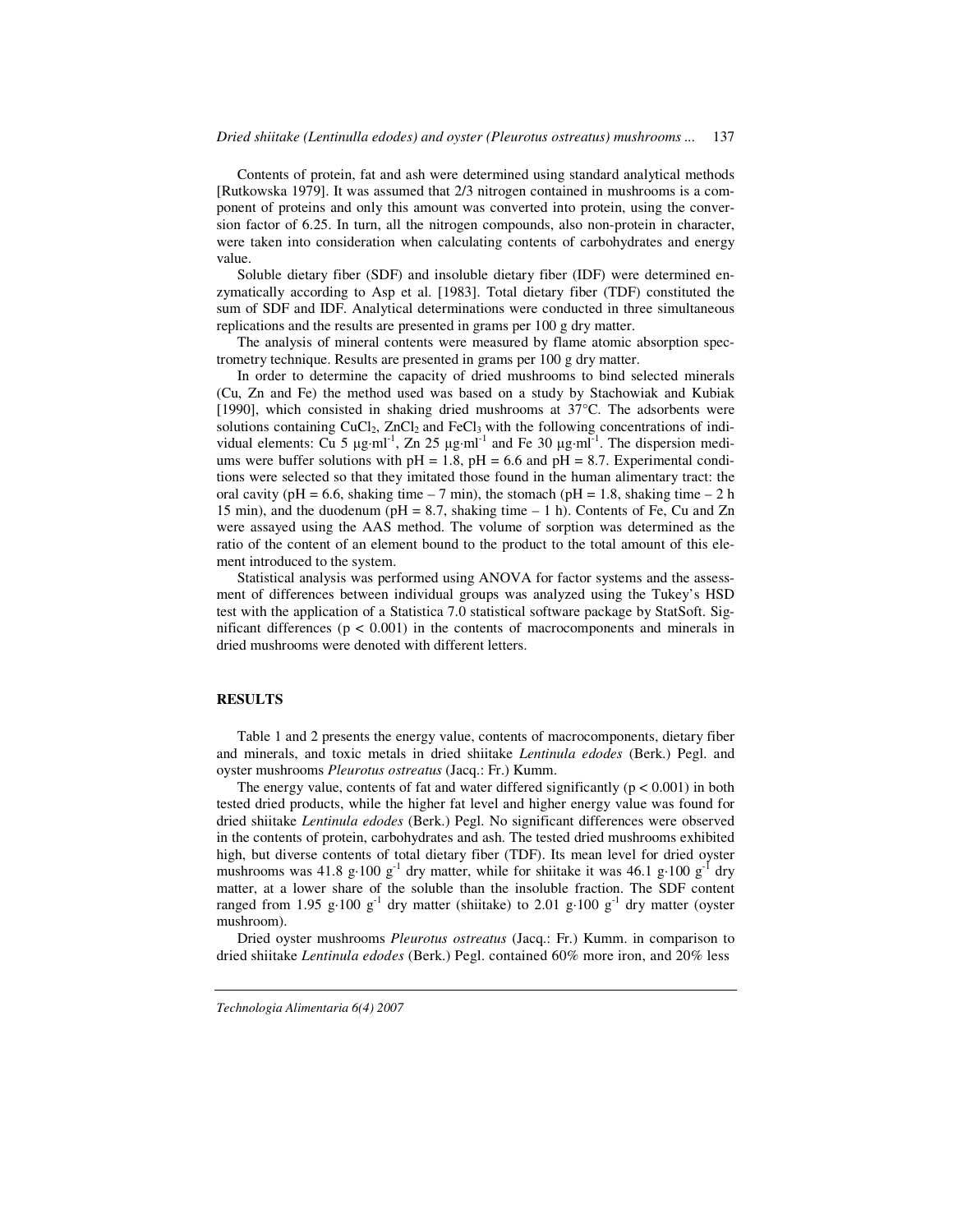Table 1. The energy value, kcal·100  $g^{-1}$ , and contents of macrocomponents,  $g \cdot 100 g^{-1}$  dry matter, of dried *Pleurotus ostreatus* (Jacq.: Fr.) Kumm. and *Lentinula edodes* (Berk.) Pegl. Shiitake Tabela 1. Wartość energetyczna, kcal·100 g<sup>-1</sup>, i zawartość makroskładników, g·100 g<sup>-1</sup> suchej masy, w suszach grzybów *Pleurotus ostreatus* (Jacq.: Fr.) Kumm. and *Lentinula edodes* (Berk.) Pegl. shiitake

| Energy value and macrocomponents<br>Wartość energetyczna i makroskładniki | Dried<br>Pleurotus ostreatus<br>(Jacq.: Fr.) Kumm.<br>Susz boczniaka<br>ostrygowatego | Dried<br>Lentinula edodes<br>(Berk.) Pegl. Shiitake<br>Susz shiitake |
|---------------------------------------------------------------------------|---------------------------------------------------------------------------------------|----------------------------------------------------------------------|
| Energy value – Wartość kaloryczna                                         | $345 \pm 1.84$ <sup>a</sup>                                                           | $359 \pm 1.48^b$                                                     |
| Water – Woda                                                              | $10.6 \pm 0.28$ <sup>a</sup>                                                          | $7.14 \pm 0.06^b$                                                    |
| Protein – Białko                                                          | $15.7 \pm 0.37^{\circ}$                                                               | $17.2 \pm 0.87$ <sup>a</sup>                                         |
| Fat - Thiszcz                                                             | $2.66 \pm 0.06^a$                                                                     | $2.89 \pm 0.08^b$                                                    |
| Carbohydrates – Węglowodany                                               | $64.1 \pm 0.01^a$                                                                     | $66.0 \pm 0.66^a$                                                    |
| Ash – Popiół                                                              | $7.04 \pm 0.15^{\circ}$                                                               | $6.73 \pm 0.35^{\circ}$                                              |
| Soluble dietary fiber - Błonnik rozpuszczalny                             | $2.01 \pm 0.33^{\circ}$                                                               | $1.95 \pm 0.18^a$                                                    |
| Insoluble dietary fiber – Błonnik nierozpuszczalny                        | $39.8 \pm 0.55^{\circ}$                                                               | $44.2 \pm 0.39^b$                                                    |

Values followed by a difference letter within the same row are significantly different  $(P < 0.001)$ . Wartości oznaczone różnymi literami w tym samym rzędzie różnią się istotnie (P < 0,001).

Table 2. Contents of selected minerals and toxic metals of dried *Pleurotus ostreatus* (Jacq.: Fr.) Kumm. and *Lentinula edodes* (Berk.) Pegl. Shiitake, mg·kg<sup>-1</sup> dry matter Tabela 2. Zawartość wybranych składników mineralnych i metali toksycznych w suszach grzy-

bów jadalnych *Pleurotus ostreatus* (Jacq.: Fr.) Kumm. and *Lentinula edodes* (Berk.) Pegl. shiitake, mg·kg-1 suchej masy

| Mineral constituents and toxic<br>mestas<br>Składniki mineralne i metale<br>toksyczne | Dried<br><i>Pleurotus ostreatus</i> (Jacq.: Fr.)<br>Kumm.<br>Susz boczniaka ostrygowatego | Dried<br>Lentinula edodes (Berk.) Pegl.<br>Shiitake<br>Susz shiitake |
|---------------------------------------------------------------------------------------|-------------------------------------------------------------------------------------------|----------------------------------------------------------------------|
| $Iron - Želazo$                                                                       | $68.6 \pm 5.50^{\circ}$                                                                   | $39.5 \pm 0.45^{\circ}$                                              |
| Coper – Miedź                                                                         | $12.9 \pm 1.36^{\circ}$                                                                   | $13.7 \pm 0.74$ <sup>a</sup>                                         |
| $\text{Zinc} - \text{Cynk}$                                                           | $109.6 \pm 0.89^{\circ}$                                                                  | $125.9 \pm 13.0^a$                                                   |
| Magnesium – Magnez                                                                    | $1289 \pm 20.4^{\circ}$                                                                   | $1622 \pm 5.09^{\circ}$                                              |
| Calcium – Wapń                                                                        | $27.6 \pm 0.15^{\circ}$                                                                   | $157.7 \pm 0.17^b$                                                   |
| Potassium – Potas                                                                     | 33 120 $\pm$ 191 <sup>a</sup>                                                             | 31 551 $\pm 303^{\rm b}$                                             |
| Sodium – Sód                                                                          | $133.7 \pm 21.4^a$                                                                        | $135.6 \pm 1.66^{\circ}$                                             |
| Lead – $O$ łów                                                                        | $0.000 \pm 0.000$                                                                         | $0.000 \pm 0.000$                                                    |
| Cadium – Kadm                                                                         | $0.70 \pm 0.05^{\circ}$                                                                   | $2.40 \pm 0.13^b$                                                    |
| Mercury – Rtęć                                                                        | $0.08 \pm 0.003^{\circ}$                                                                  | $0.046 \pm 0.001^b$                                                  |

Values followed by a difference letter within the same row are significantly different  $(P < 0.001)$ . Wartości oznaczone różnymi literami w tym samym rzędzie różnią się istotnie (P < 0,001).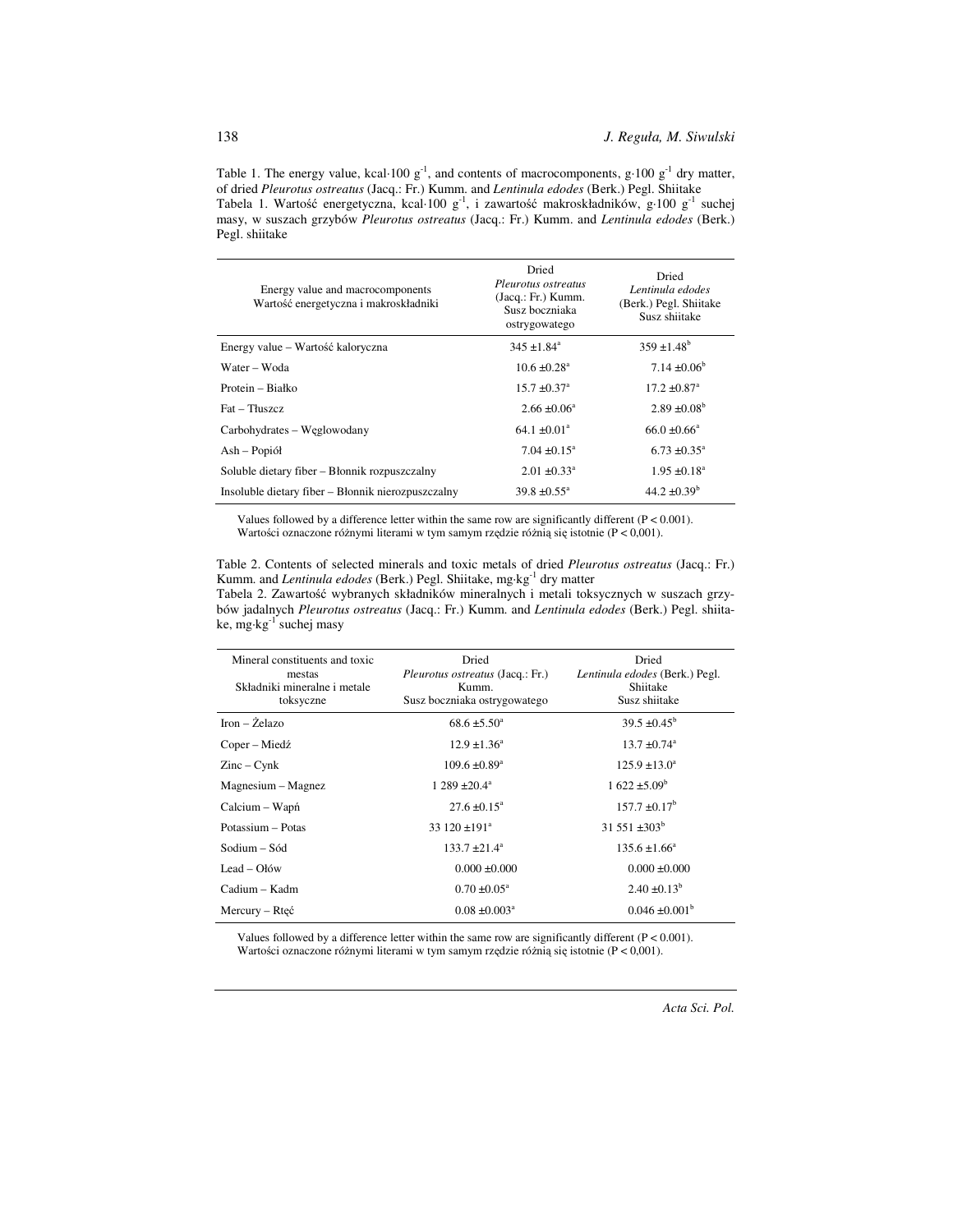magnesium and 6 times less calcium. An advantageous sodium to potassium ratio was found in both species of dried mushrooms. Both dried mushroom products met the requirements in terms of admissible contents of toxic metals in mushrooms.

Statistical analysis of testing results on the sorption of Cu, Zn and Fe by dried mushrooms showed that the level of binding for these metals was dependent ( $p < 0.001$ ) on the pH of the medium and the species from which the dried product was obtained. Values of metal sorption were lowest at  $pH = 1.8$ , whereas binding Fe and Zn by dried oyster mushrooms and Cu and Zn by dried shiitake at this pH did not exceed 6% (Fig. 1). Along with the increasing pH of the medium the metal binding capacity of both dried products increased. The strongest metal sorption capacity was found for dried shiitake in the medium with  $pH = 8.7$ , with the highest value reported for Fe.



Fig 1. Sorption of iron, copper and zinc by dried mushrooms Rys. 1. Wiązanie żelaza, miedzi i cynku przez susze grzybowe

## **DISCUSSION OF RESULTS**

In literature on nutrition the studies documenting probiotic of shiitake *Lentinula edodes* (Berk.) Pegl. and oyster mushrooms *Pleurotus ostreatus* (Jacq.: Fr.) Kumm. have been presented for a number of years [Lasota and Karmańska 1994, Manzi and Pizzoferrato 2000, Mau et al. 2002, Bobek et al. 2003, Rajewska and Bałasińska 2004, Bernaś et al. 2006]. The emphasis is put on their high contents of β-glucans (homo- and heteroglucans) and chitosans, exhibiting anticancer action, lowering LDL fraction cholesterol level and arterial blood pressure, having an effect on the immune system [Bobek et al. 1991, Wang et al. 2000, Smith et al. 2002]. According to Manzi and Pizzoferrato [2000] in oyster mushroom and shiitake, in 100 g dry matter there are 0.24 g and 0.38 g β-glucans, respectively. It is believed that these mushrooms may also be a good source

*Technologia Alimentaria 6(4) 2007*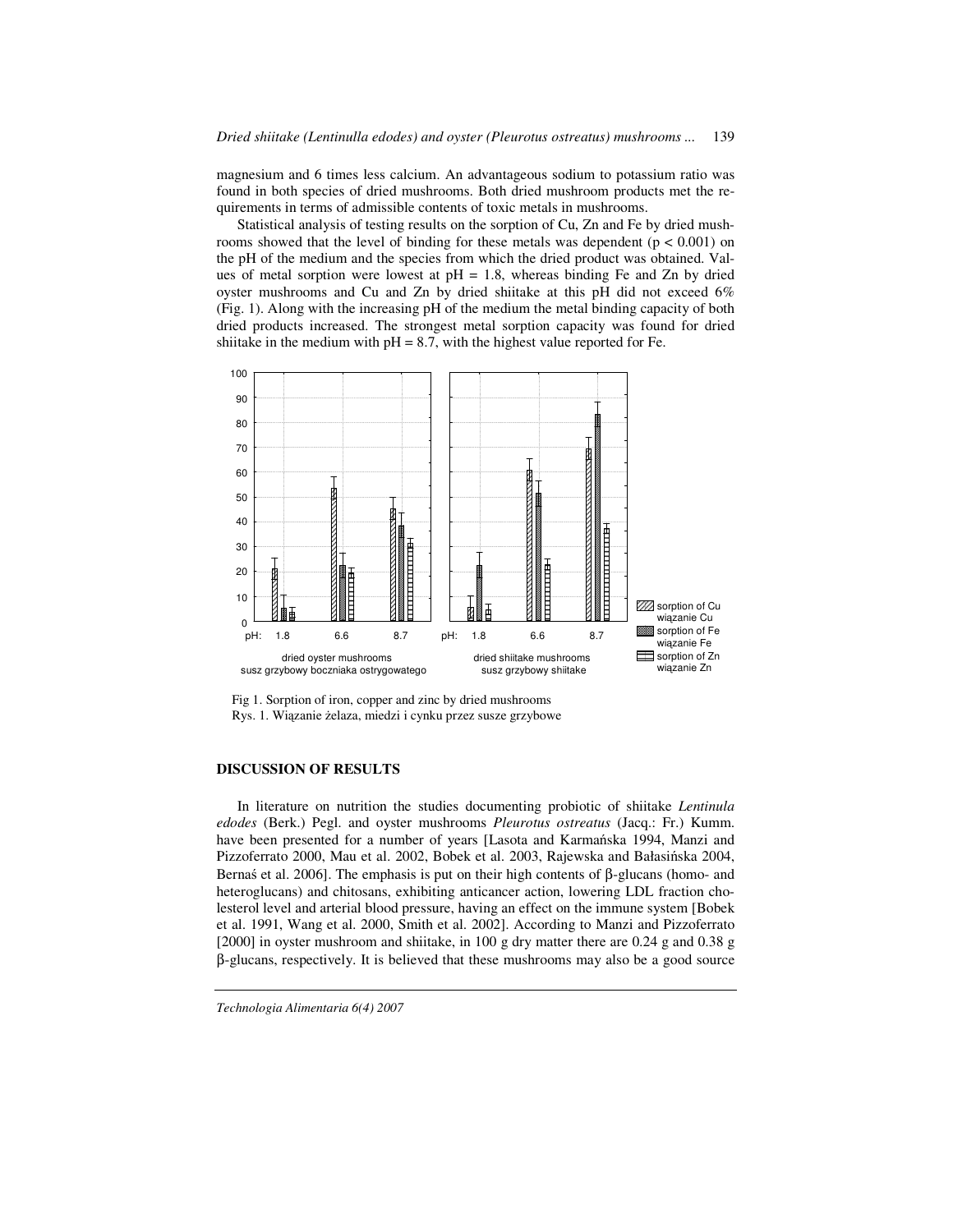of micro- and macroelements, such as K, Mg, P, Zn, Fe, or Cu [Stamets 1993, Isiloglu et al. 2001]. Both fungal species are relatively easy to grow and their production is cheap. However, there is limited data on the nutritive value of these mushrooms cultured in Poland on cheap native substrates – beech sawdust and wheat straw, as well as their heavy metal contents. Moreover, there is no information on the range of their metal binding capacity (including microelements) by the investigated fungi, which may considerably reduce the availability of microelements by the organism. This study is an attempt to clarify these issues, thus dried shiitake and oyster mushrooms *Pleurotus ostreatus* (Jacq.: Fr.) Kumm., potential additives to certain foodstuffs, were selected for analysis. The tested dried mushrooms exhibited a relatively high nutritive value. Protein content was similar to the level reported in dried vegetables, while numerous authors [Lasota et al. 1992, Lasota and Florczak 1996] suggest that protein in both shiitake *Lentinula edodes* (Berk.) Pegl. and oyster mushroom is relatively well-available and amino acids reducing their nutritive value are valine and phenylalanine in case of oyster mushroom, whereas it is methionine in shiitake. The high dietary fiber content in the tested dried mushrooms needs to be emphasized here, as it considerably exceeds amounts reported in dried vegetables and fruits.

Both dried mushroom products exhibited high contents of ash as well as Fe, K, Mg, P, Zn and Cu. Sorption of selected microelements was high primarily at  $pH = 8.7$ , which is consistent with the observations by other authors [Thompson and Weber 1979, Stachowiak and Gawęcki 1989, Stachowiak and Kubiak 1990, Górecka and Stachowiak 2002] that most sorbents of various origin (wheat, maize, soy and rice bran, oat glumes and cellulose) bind metals at  $pH = 8.7$ , whereas along with increasing acidity of the solution sorption decreases. However, it needs to be stated that maximum sorption values were found only at pH = 8.7 for Cu and Fe for dried shiitake *Lentinula edodes*  (Berk.) Pegl. (69% and 83%, respectively), which is a lower value than those observed by other authors [Stachowiak and Kubiak 1990, Górecka and Stachowiak 2002, Stachowiak and Śmigielska 2004] in high-fiber preparations such as wheat, maize, soy and rice bran or oat glumes. Complete information concerning sorption capacity of both fungi could only be obtained in *in vivo* tests.

Taking into consideration the relatively high nutritive value expressed in the contents of protein, dietary fiber, Mg, K, as well as the probiotic value suggested by other authors [Stamets 1993, Bobek et al. 1995, Manzi and Pizzoferrato 2000, Smith et al. 2002, Bernaś et al. 2006], dried shiitake *Lentinula edodes* (Berk.) Pegl. and oyster mushrooms *Pleurotus ostreatus* (Jacq.: Fr.) Kumm. obtained under conditions of Polish mushroom farming may be recommended as food additives. However, caution must be applied when recommending these dried mushrooms as good sources of macro and microelements.

#### **CONCLUSIONS**

1. Dried *Pleurotus ostreatus* (Jacq.: Fr.) Kumm. and *Lentinula edodes* (Berk.) Pegl. mushrooms exhibited high contents of protein, total dietary fiber, K, Mg, Zn, Fe and Cu at low contents of fat, Na and Ca.

2. High sorption values were reported only in case of  $pH = 8.7$  for Cu and Fe by dried shiitake (69% and 83%, respectively).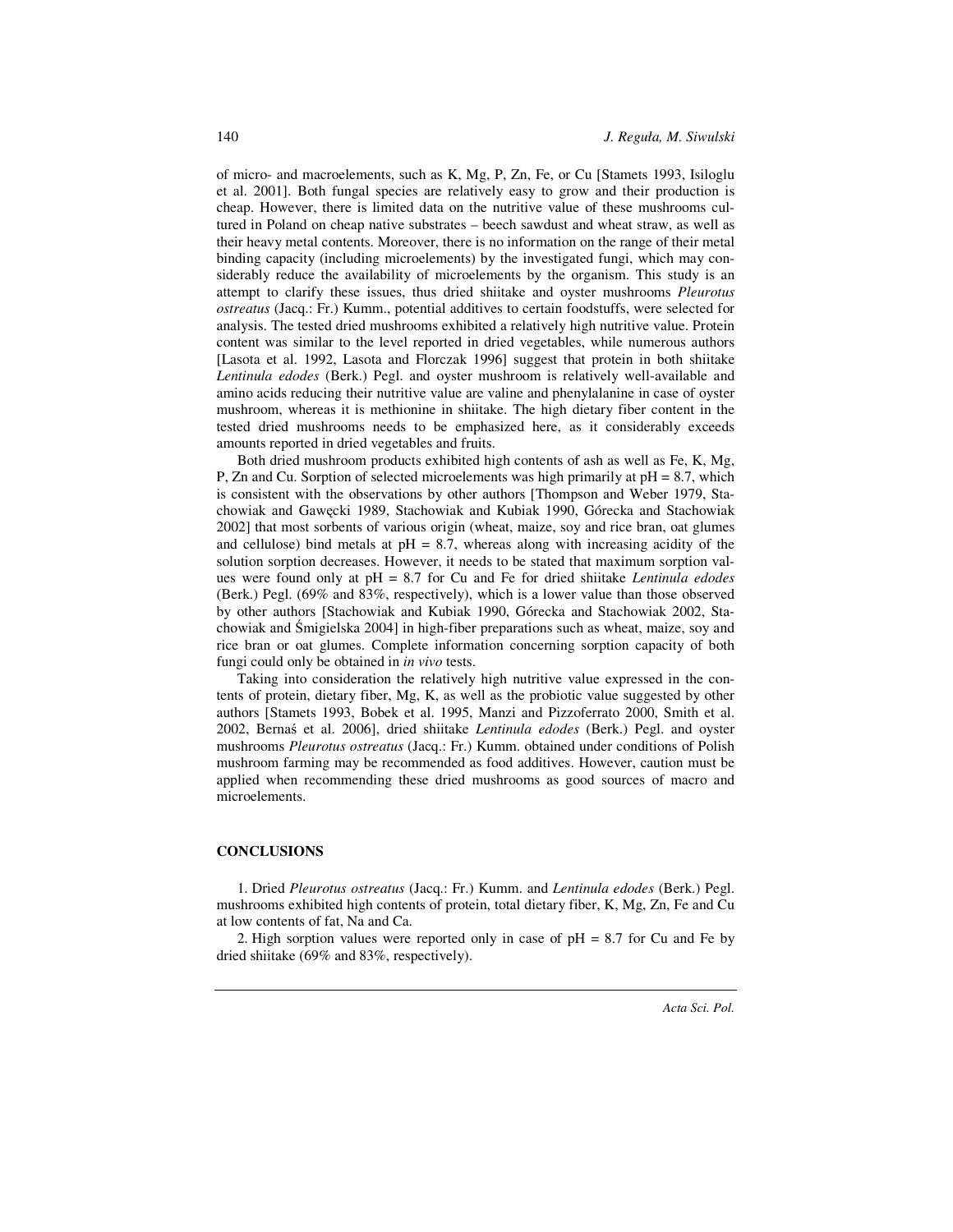3. Values of metal sorption were lowest at  $pH = 1.8$ , whereas binding of Fe and Zn by dried oyster mushroom and Cu and Zn by dried shiitake at that pH did not exceed 6%.

4. Results of the study suggest that both dried mushroom products might be used as food additives; however, in order to promote them as good sources of microelements it is necessary to determine sorption capacity of dried mushrooms in *in vivo* studies.

#### **Acknowledgements**

This study was partly financed from research funds in the years 2005-2008 as a research project.

#### **REFERENCES**

- Asp N.G., Johansson C.G., Hallmer H., Siljestrom M., 1983. Rapid enzymatic assay of insoluble and soluble dietary fiber. J. Agric. Food Chem. 31, 476-482.
- Bernaś E., Jaworska G., Lisiewska Z., 2006. Edible mushrooms as a source of valuable nutritive constituents. Acta Sci. Pol., Technol. Aliment. 5 (1), 5-20.
- Bobek P., Ginter E., Kuniak L., Babala J., Jurcovicova M., Ozdin L., Cerven J., 1991. Effect of mushroom *Pleurotus ostreatus* and isolated fungal polysaccharide on serum and liver lipids in Syrian hamsters with hyperlipoproteinemia. Nutrition 7, 105-108.
- Bobek P., Kuniak L., Ozdin L., 1993. The mushroom *Pleurotus ostreatus* reduces secretion and accelerates the fractional turnover rate of very-low-density lipoproteins in the rat. Ann. Nutr. Metab. 37 (3), 142-145.
- Bobek P., Ozdin O., Mikus M., 1995. Dietary oyster mushroom (*Pleurotus ostreatus*) accelerates cholesterol turnover in hypercholesterolaemic rats. Phys. Res. 44 (5), 287-291.
- Dwyer J., 1999. Convergence of plant-rich and plant-only diets. Am. J. Clin. Nutr. 70, 620-622.
- Florczak J., Karmańska A., Wędzisz A., 2004. Porównanie składu chemicznego wybranych gatunków grzybów dzikorosnących [Comparison of the chemical contents of selected wild growing mushrooms]. Bromatol. Chem. Toksykol. 37 (4), 365-371 [in Polish].
- Górecka D., Stachowiak J., 2002. Sorption of copper, zinc and cobalt by oats and oat product. Nahrung/Food 46, 2, 96-99.
- Isiloglu M., Yilmaz F., Merdivan M., 2001. Concentrations of trace elements in wild edible mushrooms. Food Chem. 73, 169-175.
- Kalač P., Svoboda L., 2000. A review of trace element concentrations in edible mushrooms. Food Chem. 69, 273-281.
- Lasota W., Florczak J., 1996. Porównanie składu chemicznego i wartości odżywczej grzybów uprawowych: pieczarki dwuzarodnikowej, boczniaka ostrogowatego, twardziaka jadalnego i ucha bzowego [A comparison of chemical compositions and nutrition value mushroom: field mushroom, oyster fungus, shiitake and wood ear]. Probl. Hig. 53, 51-56 [in Polish].
- Lasota W., Karmańska A., 1994. Wpływ podawania suszów twardziaka jadalnego i boczniaka ostrygowatego na poziom cholesterolu w surowicy krwi szczurów [Effect of dried shiitake and oyester mushrooms on the cholesterol level in serum]. Probl. Hig. 44, 77-86 [in Polish].

Lasota W., Karmańska A., Sylwestrzak J., 1992. Skład chemiczny twardziaka jadalnego [Chemical composition of shiitake mushroom]. Probl. Hig. 36, 77-81 [in Polish].

Mau J., Lin H., Song S., 2002. Antioxidant properties of several specialty mushrooms. Food Res. Int. 3, 519-526.

*Technologia Alimentaria 6(4) 2007* 

Manzi P., Pizzoferrato L., 2000. Beta-glucans in edible mushrooms. Food Chem. 68 (3), 315- -318.